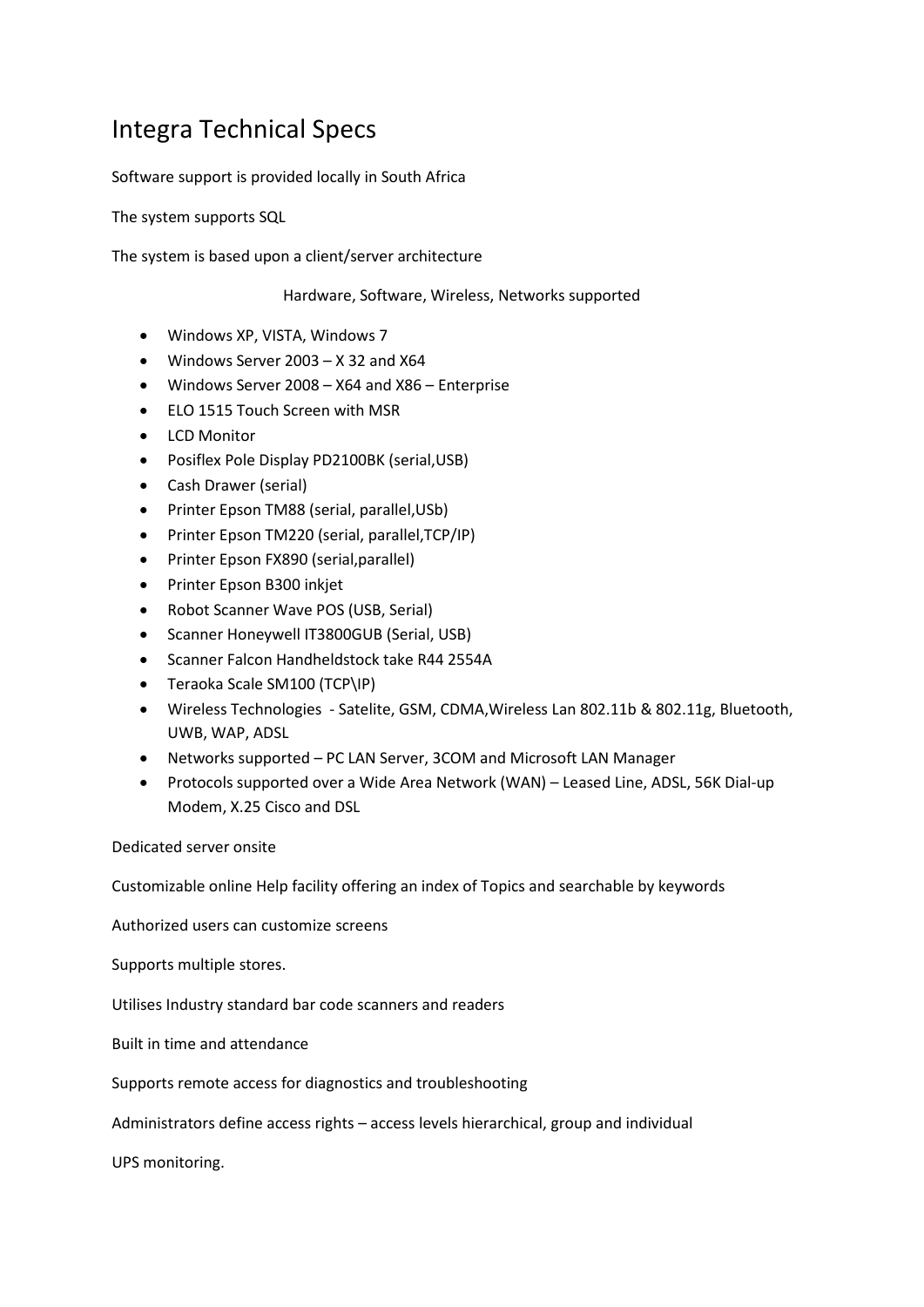Integrates with network based cash registers.

Offers a centralized capability to maintain remote POS systems via the web

Create a daily message and display it on all login screens

Integrated time clock function and can also be integrated with network based payroll time clocks.

Supports an electronic price book and will automatically synchronize price books over secure internet connections.

## Inventory

Inventory items can be added, changed or deleted in an easy, user friendly manner.

Multiple Units-of-measure are fully supported.

Automatically track the shelf life and expiry date of products.

Provides usage reports as part of its detailed re-ordering functionality

Supports an unlimited quantity of item and department codes.

Can be configured to control the quantity and Rand amount that can be purchased by an employee.

Provides out of stock alerts by item, item group and department.

Inventory alerts will notify the employee by email and workstation.

Supports multiple vendors and multiple costs for each item from the same vendor.

Supports Sales promotions and extending them.

Definable reason codes set up for: Voids, No sale entries, Refunds and Cash Drawer openings and these are approved by the Manager.

Automatically notifies the cashier to make safe drops.

Monitor sales transactions in progress in real-time and view turnover and profitability.

Real-time transaction analysis based on

- Inventory items
- Categories
- Departments
- Employees per location
- Groups of locations
- All Locations / Business Units

Sales analysis by Cashier, Petrol Attendant, Register, Hour, Day and Shift.

Supports units of measure on a per item and item group level.